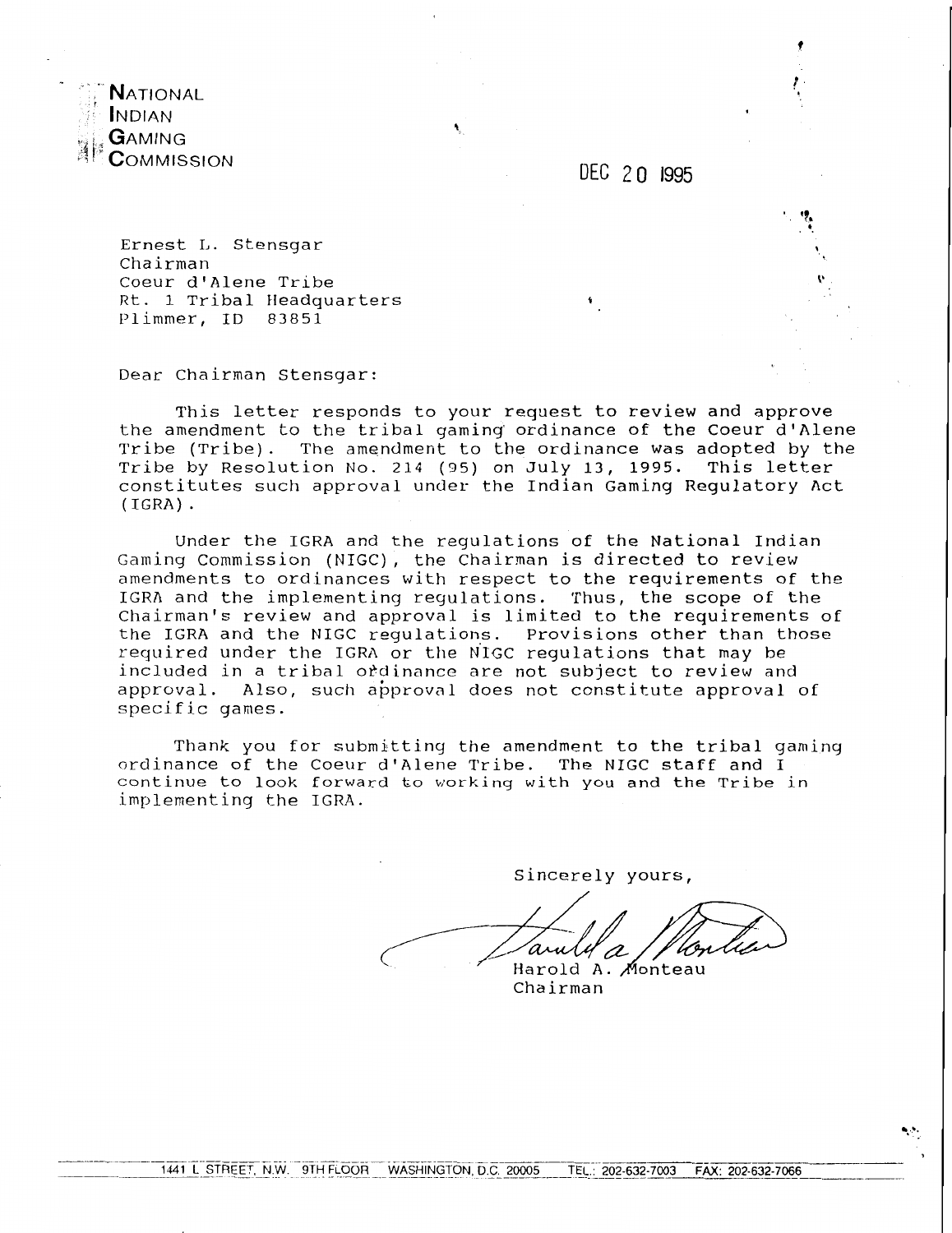## RESOLUTION AUTHORIZING CLASS II & III<br>GAMING AND AMENDING TRIBAL CODE CDA RESOLUTION  $2/4$  (95)

WHEREAS, The Coeurd' Alene Tribal Council has been empowered to act for and on behalf of the Coeur d' Alene Tribe pursuant to the Revised Constitution and By-Laws, adopted by the Coeur d' Alene Tribe by referendum November 10, 1984, and approved by the Secretary of the Interior, Bureau of Indian Affairs, December 21, 1984; and

WHEREAS, it is in the best interest of the Coeur d'Alene Tribe to authorize all Class I1 gaming and all Class I11 gaming authorized by the Compact by and between the Coeur d'Alene Tribe and the State of Idaho, including the National Indian Lottery, be conducted pursuant to tribal law.

WHEREAS, the Coeur d'Alene Tribe, pursuant to resolution, has previously entered into a management agreement with Unistar Entertainment, Inc. which has been approved by the Secretary of the National Indian Gaming Commission pursuant to Federal law to conduct the National Indian Lottery; and

WHEREAS, it was the intent of the Coeur d'Alene Tribe that the resolutions authorizing that Management Agreement should be construed as complying with the provisions of 25 USC  $2710(d)(1)(A)$  authorizing the National Indian Lottery to be conducted.

WHEREAS, it is the intent of the Coeur d'Alene Tribal Council that absolutely no question be able to be raised concerning the Tribe's intent to authorize by resolution the conduct of the lottery set out in the Management Agreement referred to above.

WHEREAS, it is appropriate to amend Chapter 30 of the Tribal Code accordingly.

NOW THEREFORE, BE IT RESOLVED, that all Class II gaming is authorized to be conducted pursuant to tribal law.

BE IT FURTHER RESOLVED, that all Class III gaming authorized by the Compact by and between the Coeur d'Alene Tribe and the State of Idaho be conducted pursuant to tribal law. This specifically authorizes the conduct of the National Indian Lottery under the Management Agreement with Unistar Entertainment, Inc. which has been previously approved by the Chairman of the National Gaming Commission.

BE IT FURTHER RESOLVED, that all Class III gaming herein authorized be conducted in accordance with all provisions of 25 USC 2710(d) and 2710(b) made applicable to Class I11 gaming by  $2710(d)(1)(A)(ii)$  all of which are incorporated herein by reference.

BE IT FURTHER RESOLVED, that the Coeur d'Alene Tribal Code is amended as set out in Appendix A.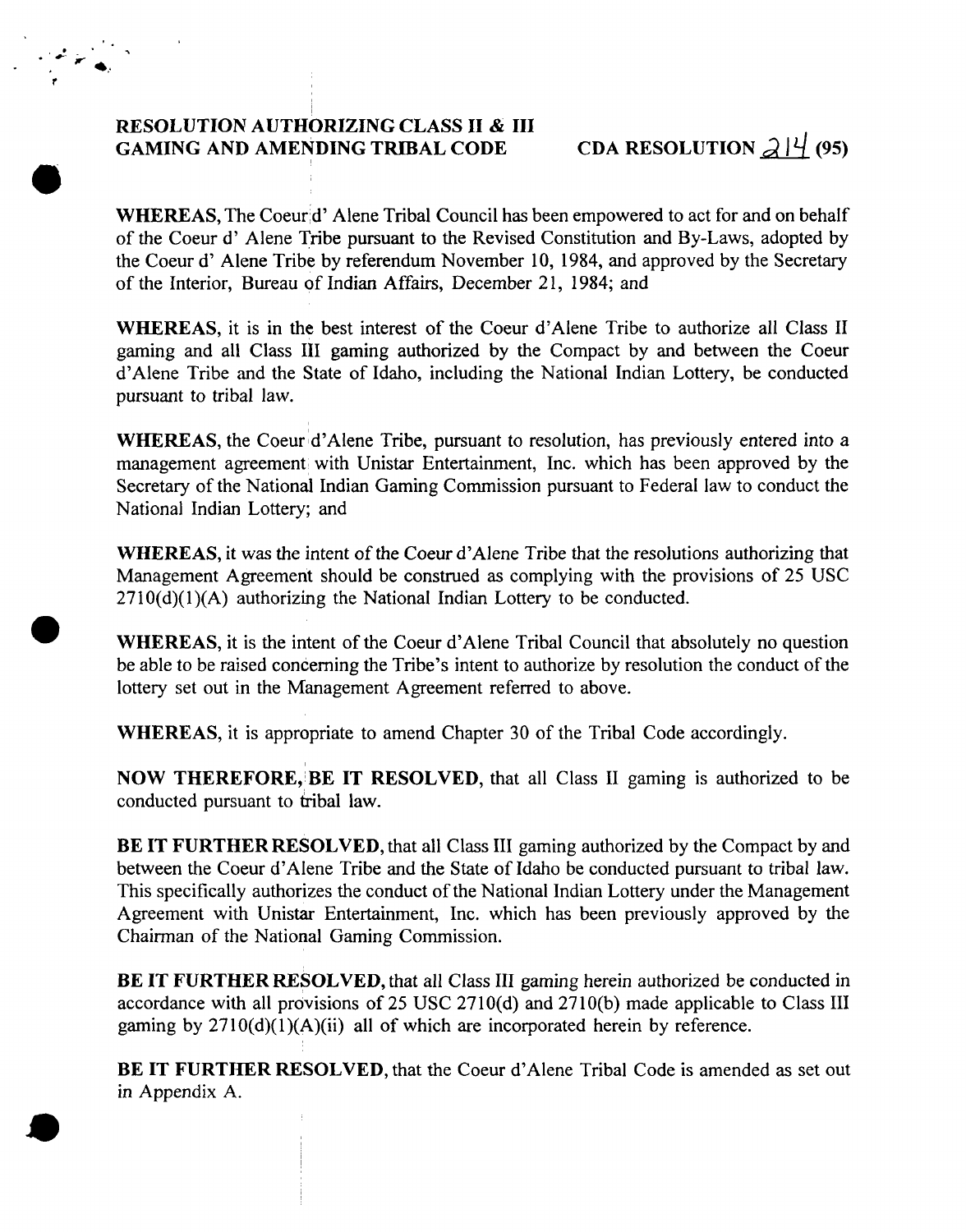**Page 2** 

## **CERTIFICATION**

The foregoing resolution was adopted at a meeting of the Coeur d'Alene Tribal Council held at the Joseph R. Garry Administrative Building, Tribal Headquarters, near Plummer, Idaho, on July 13, 1995, with the required quorum present by a vote of  $\frac{3}{2}$  FOR,  $\frac{6}{2}$  AGAINST, and  $\overline{\phantom{a}}$  Abstaining.  $\overline{\phantom{a}}$   $\overline{\phantom{a}}$   $\overline{\phantom{a}}$ 

--

ERNEST L. STENSGAR: CHAIRMAN

ピョッ Q

NORMA J. PEONE, SECRETARY COEUR D'ALENE TRIBAL COUNCIL COEUR D'ALENE TRIBAL COUNCIL

**3**